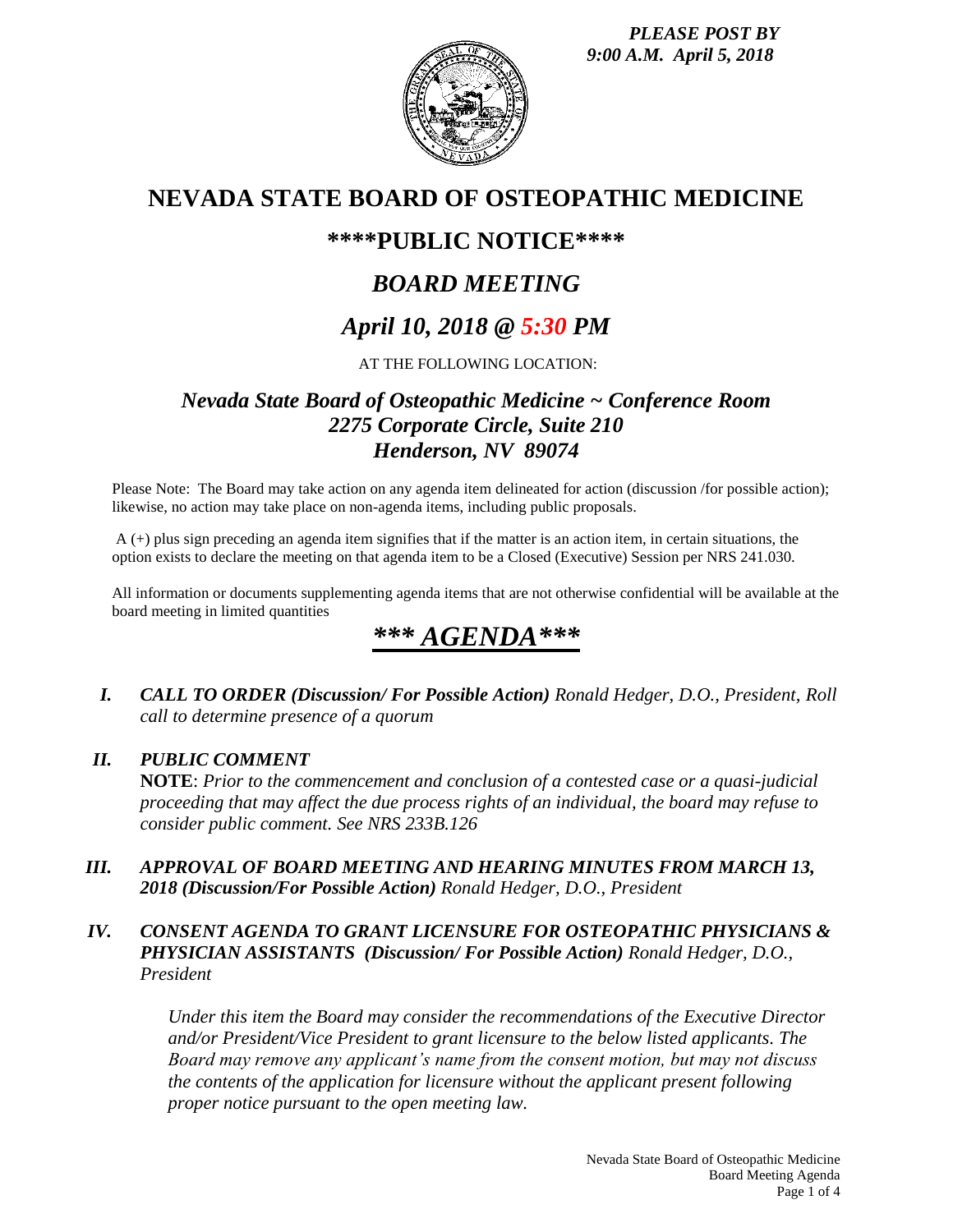### **Osteopathic Physician Name Specialty**

*Candice Brady, D.O. Orthopedic Surgery Derek Carlson, D.O. Emergency Medicine Charles Graham, D.O. Internal Medicine Alexis Hugelmeyer, D.O. Family Medicine Ivanka Kovalyshyn, D.O. Dermatology Brandon Kukor, D.O. Psychiatry Esther Lee, D.O. Diagnostic Radiology Michael Maruska, D.O. Emergency Medicine Erik Miguel, D.O. Emergency Medicine Michael Olek, D.O. Neurology Stephanie Persondek, D.O. OB/GYN Justine Suba Cohen, D.O. Family Medicine Ian Welsh, D.O. Emergency Medicine Serge Wenzel, D.O. Emergency Medicine Robert Yang, D.O. Emergency Medicine*

*Melissa Jangula, PA-C Eithne-Marie Barton, D.O. Brook Lucas, PA-C Donald Tice, D.O. Sydney Townes-Witzel, PA-C John Alexander, D.O.*

### *Special Licenses NRS.633.411:*

*Samantha Adams, D.O. UNLVSOM Psychiatry Margarita Akopian, D.O. UNLVSOM Psychiatry Erik Bjorndal, D.O. UNLVSOM Psychiatry Heather Blondin, D.O. UNLVSOM Psychiatry Timothy Ebright, D.O. UNLVSOM Psychiatry Scott Hines, D.O. Nellis AFB Kimbley Lau, D.O. UNLVSOM Psychiatry James Mikolajczak, D.O. Nellis AFB Nina Parikh, D.O. UNLVSOM Psychiatry Bernice Ponce de Leon, D.O. UNLVSOM Psychiatry Paul Smithedajkul, D.O. UNLVSOM Psychiatry Laurie Wallace, D.O. Nellis AFB Christopher Weisgarber, D.O. Nellis AFB Jamie Woodley, D.O. Well Health*

*Jesson Baumgartner, D.O. Physical Medicine & Rehabilitation*

### *Physician Assistant Supervising Physician*

*Robert Wimmer, PA-C Unknown – Active Not-Working*

- 
- *V. +CONSIDERATION OF APPLICATION FOR FULL LICENSURE FOR PHYSICIAN ASSISTANT GREGORY BASYE, PA-C,(personal appearance), (Discussion/For Possible Action) NOTE: The Board may go into closed session pursuant to NRS 241.030 to move to a closed session because the discussion may involve this applicant's character, alleged misconduct, professional competence, or similar item.. Ronald Hedger, D.O., President*
- *VI. +CONSIDERATION/APPROVAL OF SETTLEMENT AGREEMENT AND ORDER REGARDING DAVID ADAMS, D.O., IBM RONALD HEDGER, D.O., (Discussion/For Possible Action) NOTE: The Board may go into closed session pursuant to NRS 241.030 to move to a closed session because the discussion may involve this licensee's character, alleged misconduct, professional competence, or similar items. Ronald Hedger, D.O., President*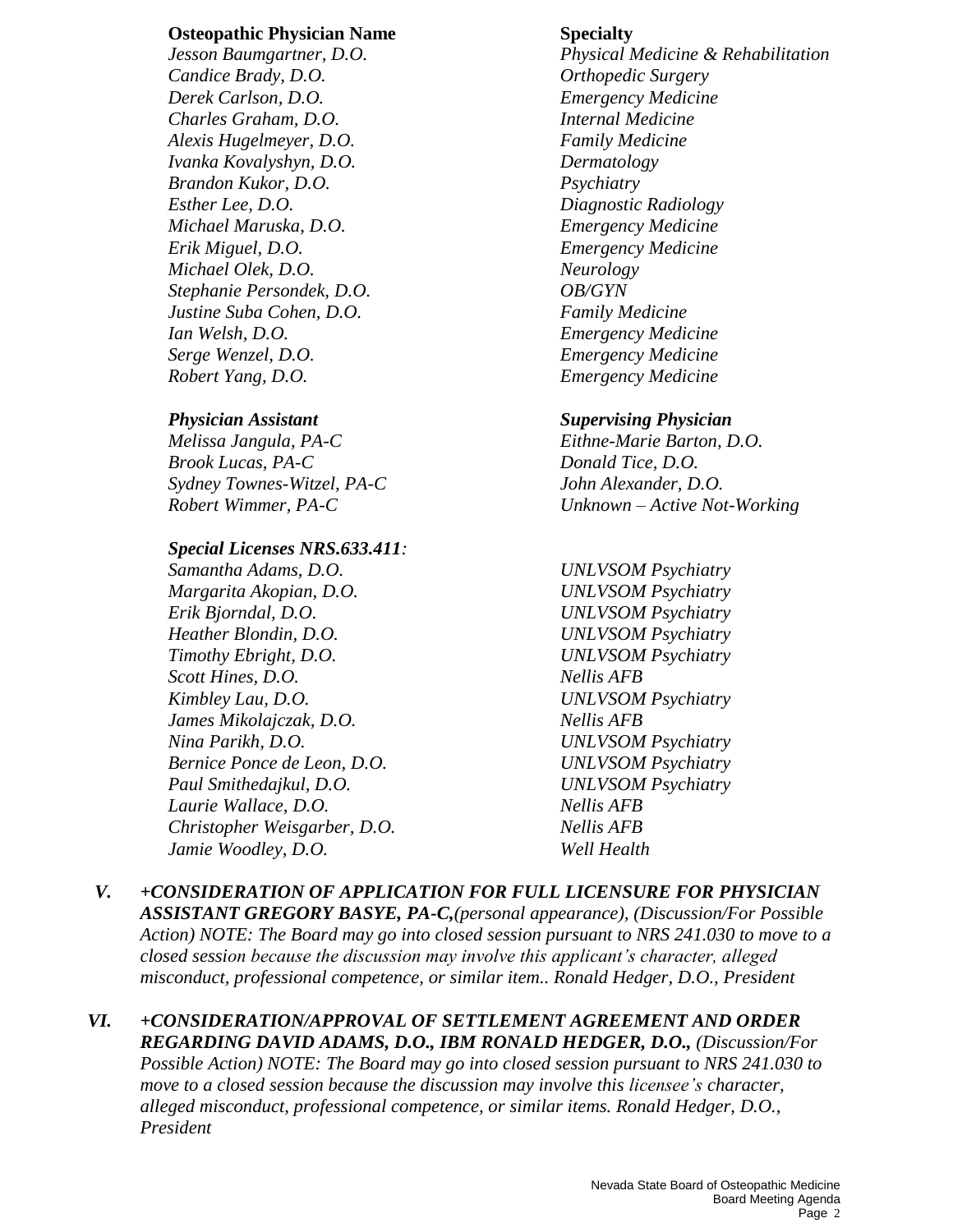- *VII. CONSIDERATION/ACTION REGARDING PAY RECOMMENDATIONS FOR BOARD STAFF, NOTE: The Board may go into closed session pursuant to NRS 241.030 to move to a closed session because the discussion may involve a staff member's character, alleged misconduct, professional competence, or similar items. (Discussion/For Possible Action) Ronald Hedger, D.O., President*
- *VIII. DISCUSSION/ACTION OF PROCESS TO CONDUCT ANNUAL REVIEW FOR EXECUTIVE DIRECTOR AND POTENTIAL ADJUSTMENT TO SALARY, (Discussion/For Possible Action) Ronald Hedger, D.O., President*

### *IX. EXECUTIVE DIRECTOR'S REPORT*

- *a. Financial Statements*
- *b. Licensing*
- *c. Interstate Medical Licensure Compact Update*
- *d. Sunset Subcommittee Presentation*
- *X. LEGAL REPORT (Discussion/Action) by Louis Ling, Board Counsel and/or Rosalie Bordelove, Deputy Attorney General*

### *XI. ITEMS FOR FUTURE DISCUSSION/ACTION/UPCOMING AGENDA*

### *XII. PRESIDENT'S REPORT on Board Business, Ronald Hedger, D.O., President*

### *XIII. PUBLIC COMMENT*

*Prior to the commencement and conclusion of a contested case or a quasi-judicial proceeding that may affect the due process rights of an individual, the board may refuse to consider public comment. See NRS 233B.126.*

*Under the public comment item, members of the public may bring matters not appearing on this agenda to the attention of the Board. The Board may discuss but may not act on the matters at this meeting. A citizen may speak on a matter not on the posted Agenda after all matters listed on the posted Agenda have been acted upon by the Board, but only after receiving recognition and consent of the Chairman of the Board. If the Board desires, the matters may be placed on a future agenda for action.*

*In consideration of others, please avoid repetition and limit your public comments to no more than five (5) minutes. The Board may also allow public comment on specific agenda items as they are called, as well as during the Public Comment portion of the Board meeting.* 

*Pursuant to NRS 241.020 (6), please take notice: (1) Items on the agenda may be taken out of order; (2) Two or more agenda items may be combined for consideration; and (3) At any time, items on the agenda may be removed from the agenda or discussion of the items may be delayed.*

### *Notices posted at the following locations:*

*Grant Sawyer State Office Building, 555 E. Washington Avenue, Las Vegas, NV 89101 Office of the Nevada State Board of Osteopathic Medicine-Henderson Office of the Attorney General, 100 North Carson Street, Carson City, NV 89701 Clark County Library, 1401 E. Flamingo Rd., Las Vegas, NV 89119 Nevada State Board of Medical Examiners, 1105 Terminal Way, Suite 301; Reno, NV 89502 Nevada Public Notices Website-* [www.notice.nv.gov](http://www.notice.nv.gov/)